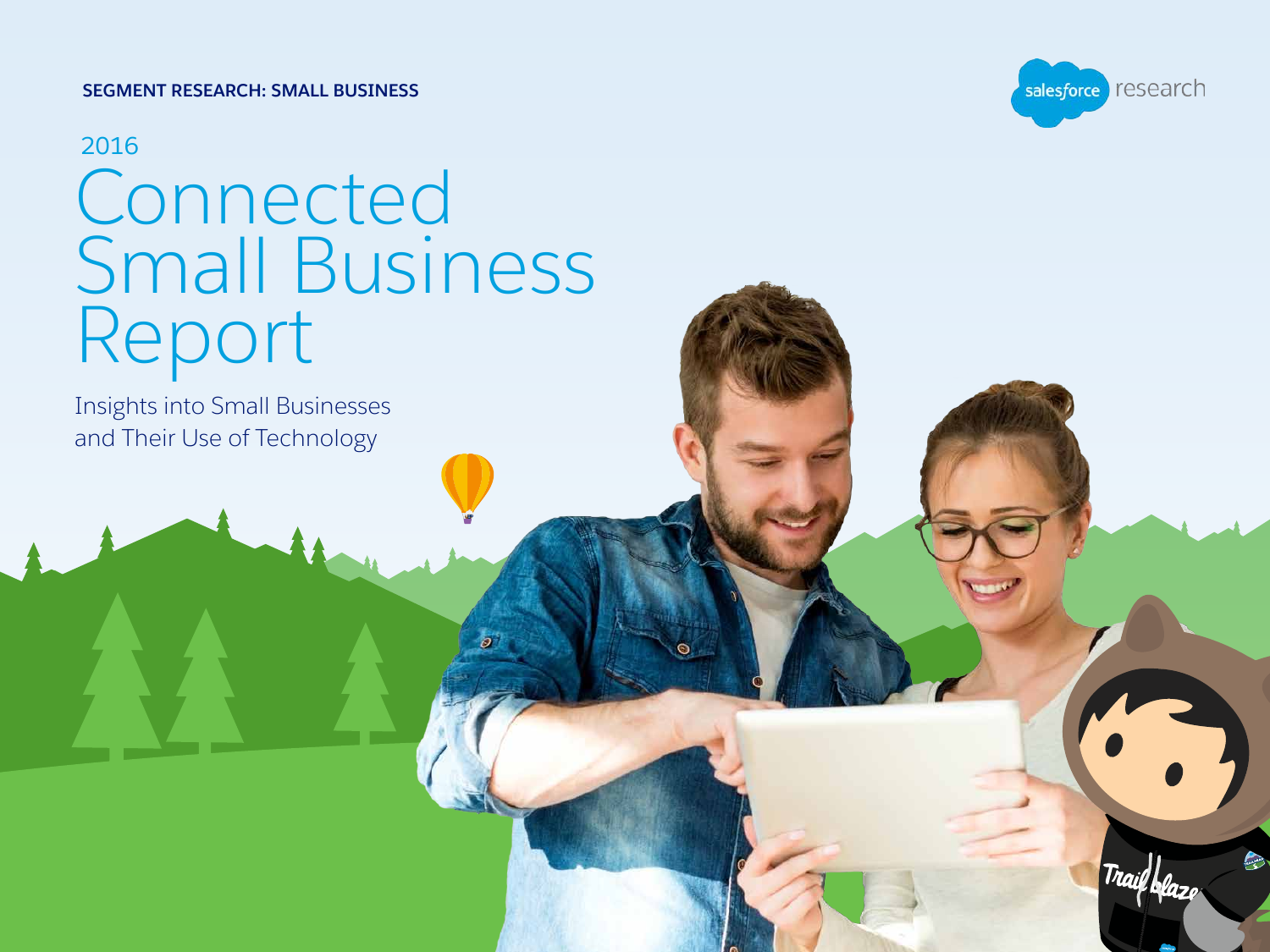# Introduction

To better understand the role technology plays in U.S. small businesses and how those small businesses connect with their customers, Salesforce Research conducted its "2016 Connected Small Business Report." More than 300 small business owners participated in the nationwide survey commissioned online by Harris Poll on behalf of Salesforce, Nov. 17-28, 2016. The research found that, while not having enough time is one of the top business-related issues keeping small business owners up at night, the majority ironically are not taking advantage of modern technologies to help them work smarter and more productively, such as CRM, analytics and artificial intelligence (AI). In fact, most small business owners still rely on manual, outdated processes, such as email and spreadsheets, to store and track their customer information. Ultimately, small business owners who embrace the benefits of modern technologies stand the best chance to succeed in the future.

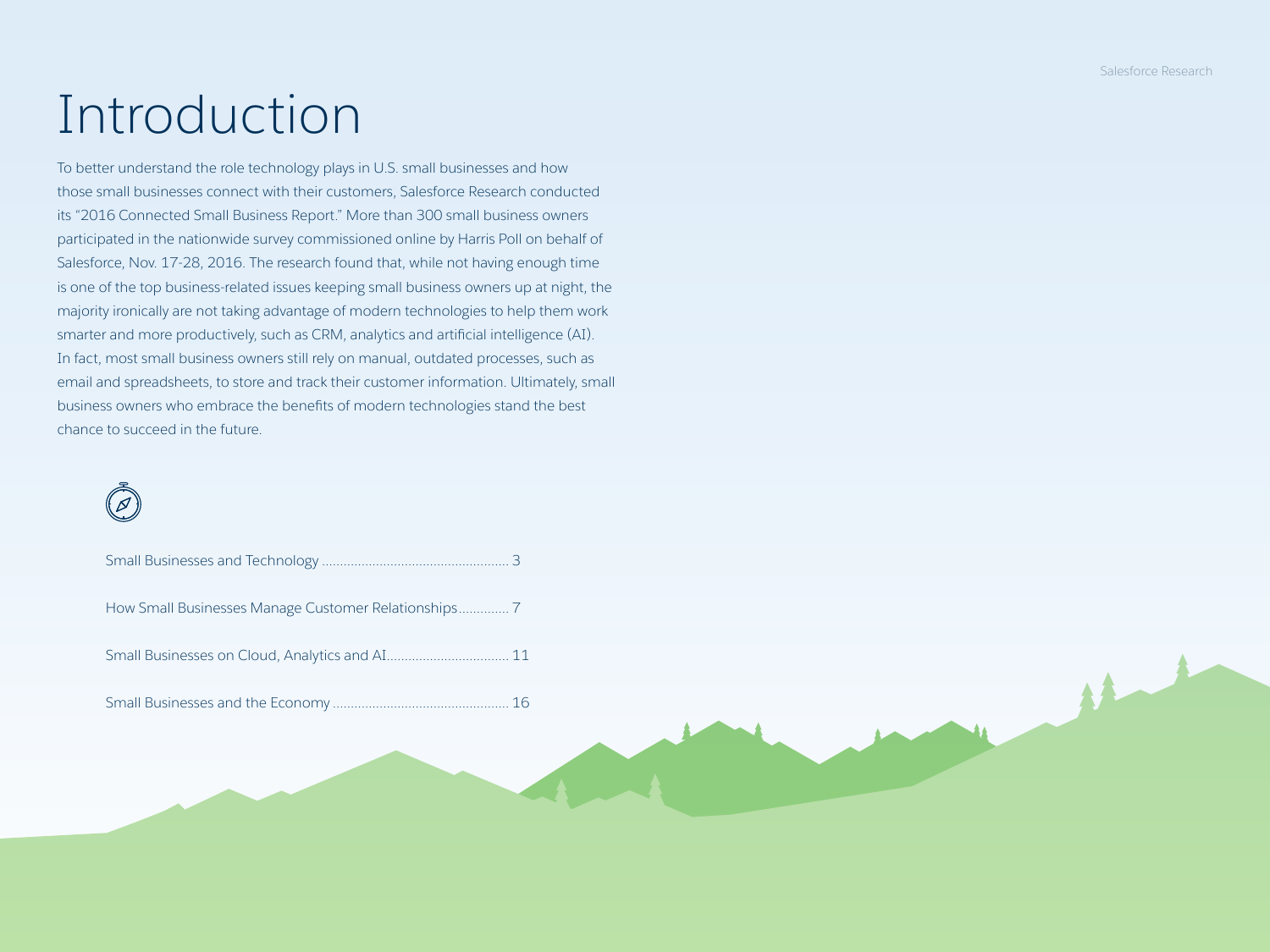<span id="page-2-0"></span>The majority of small businesses (83%) do not have an IT staff. So it is no surprise that 72% of small business owners are responsible for making their company's technology buying decisions.

#### Do you have an IT staff?



#### Who in your organization typically makes the technology buying decisions? Please select all that apply.

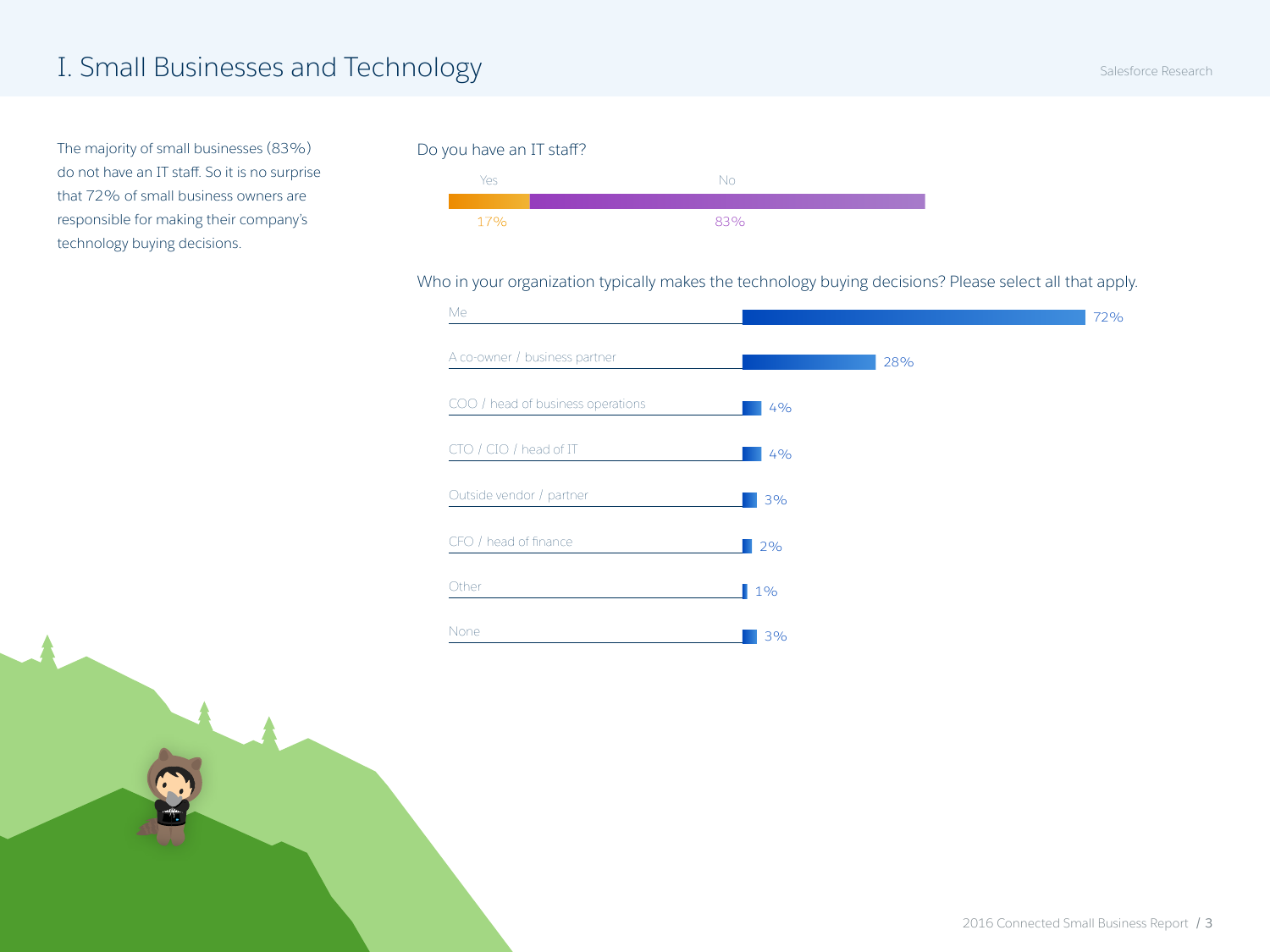When considering which technologies to purchase, most owners consider price (74%), followed by convenience (43%) and compatibility with their current infrastructures (37%). The majority of their technology spend — which on average accounts for 15% of their annual budgets — goes toward hardware (46%) and financial software (33%), such as accounting, bookkeeping and bill payment technologies.

Which of the following, if any, are the most important factors in your business when making technology buying decisions?



Approximately, what percent of your annual budget do you typically spend on technology?

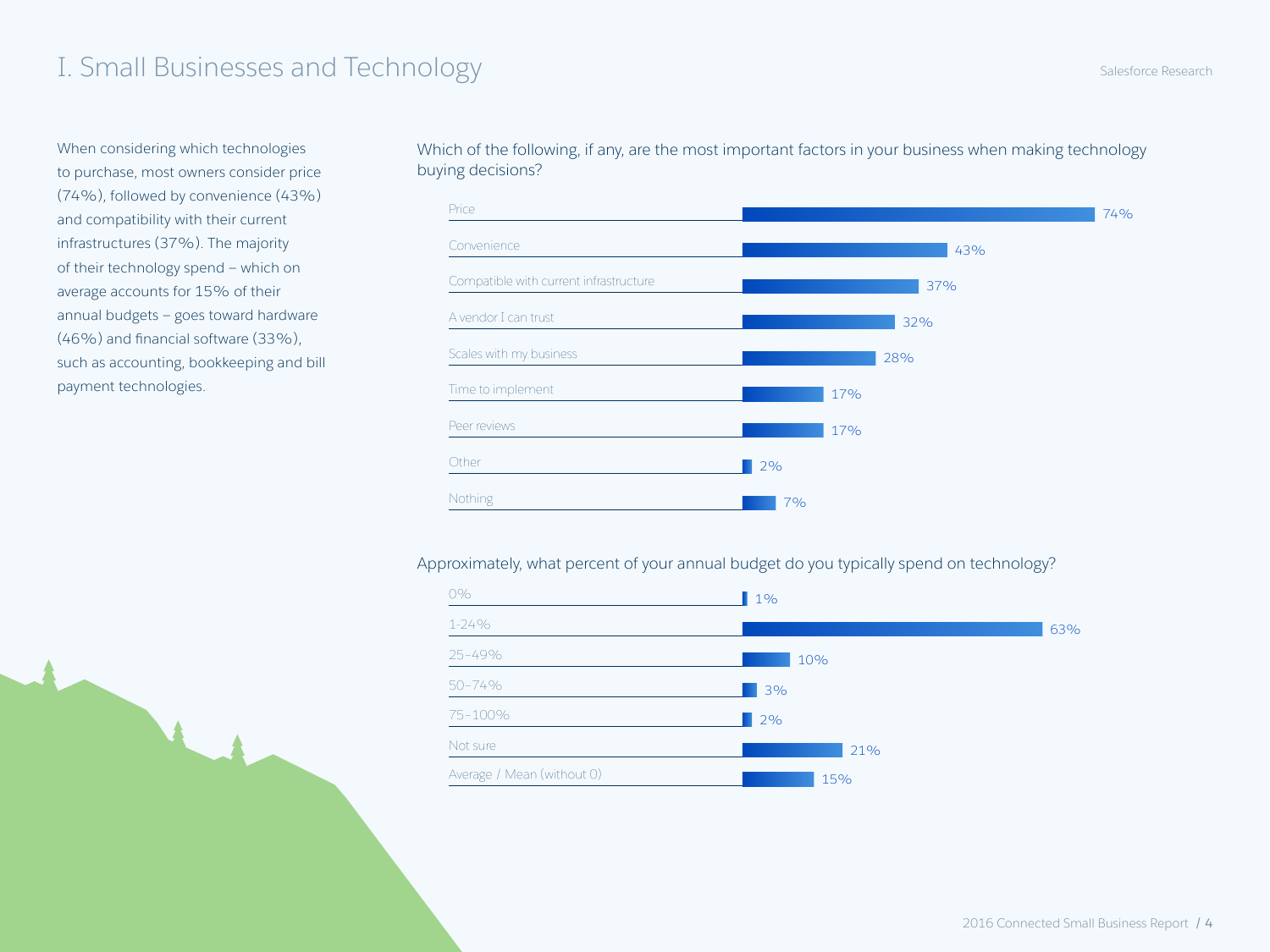to how small business owners manage their relationships with customers, including tracking their information and providing effective service.

#### There appears to be a gap when it comes Where is the majority of your technology spend going? Please select all that apply.

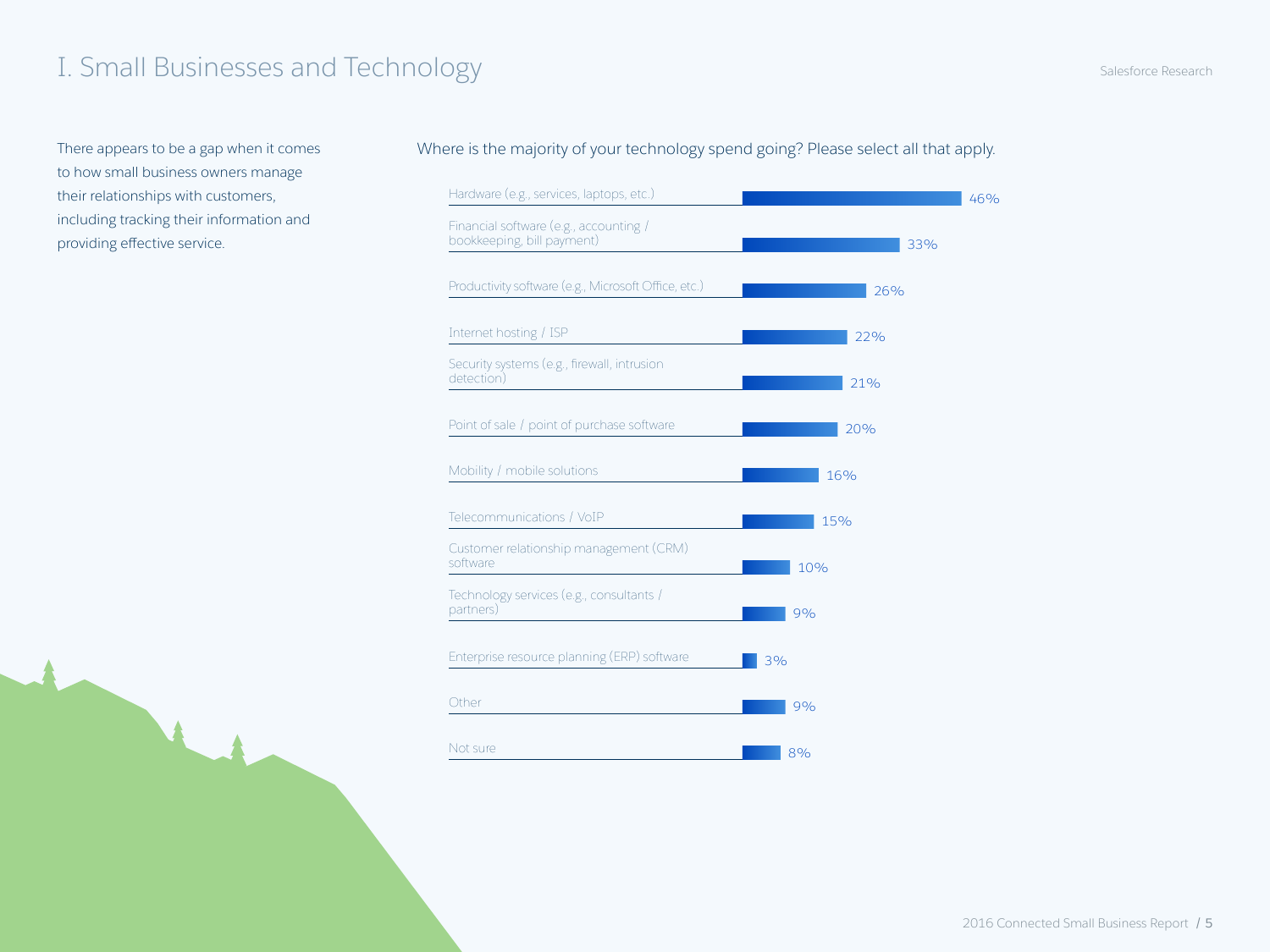When it comes to building apps — an area of importance in reaching mobile consumers — more than half of small businesses (55%) have never built a custom app for their businesses.

How many business apps or technology systems (e.g., QuickBooks, Slack, Microsoft Office, CRM) do you use to run your business?



#### How many custom apps have been built for your business?



 "More than half of small businesses (55%) have never built a custom app for their businesses."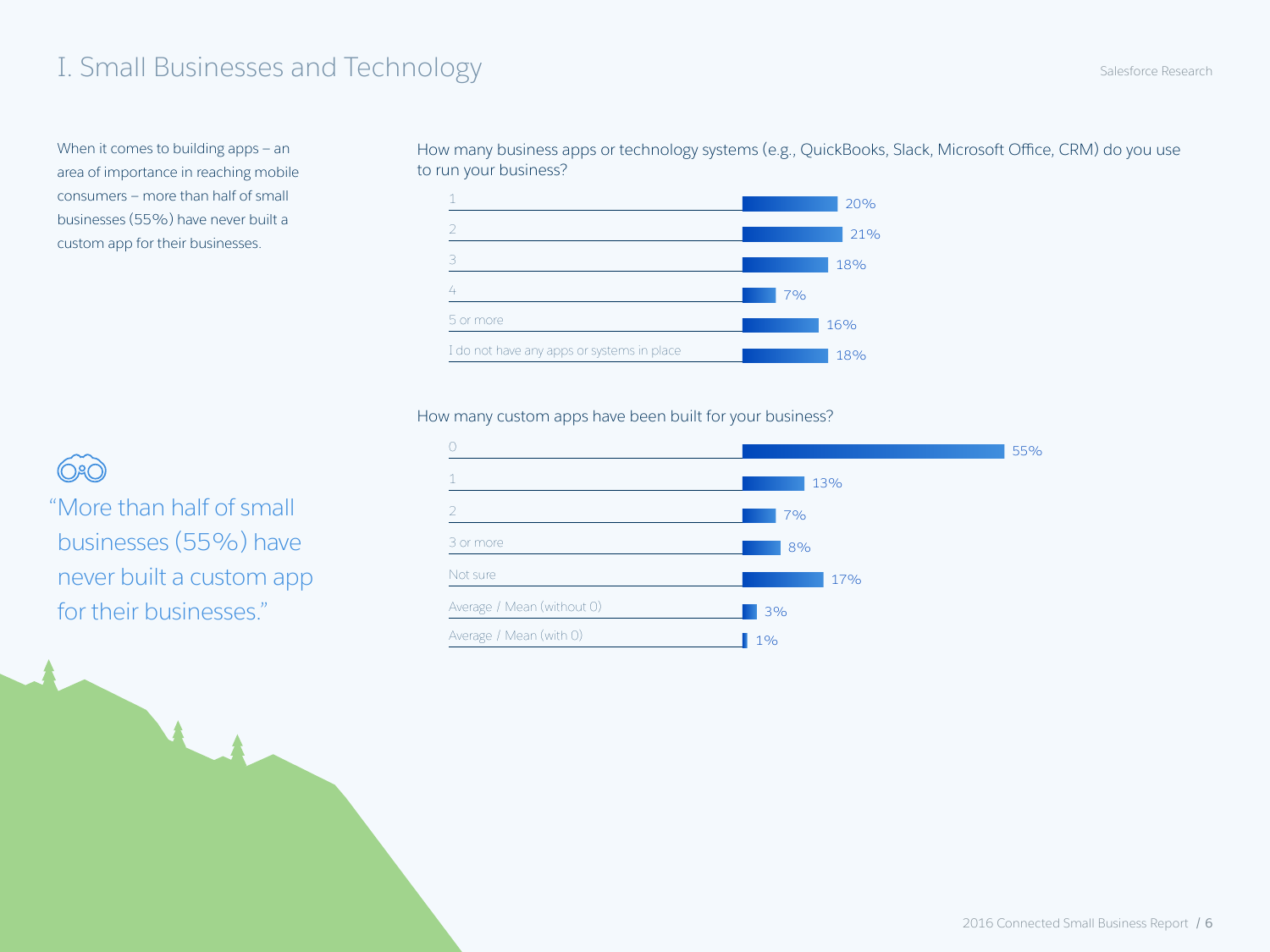customer information still rely on outdated tools and processes, such as email (44%) and spreadsheets (41%), to do so.

<span id="page-6-0"></span>Most small business owners that track their How do you track/store your customers' information? Please select all that apply.\*

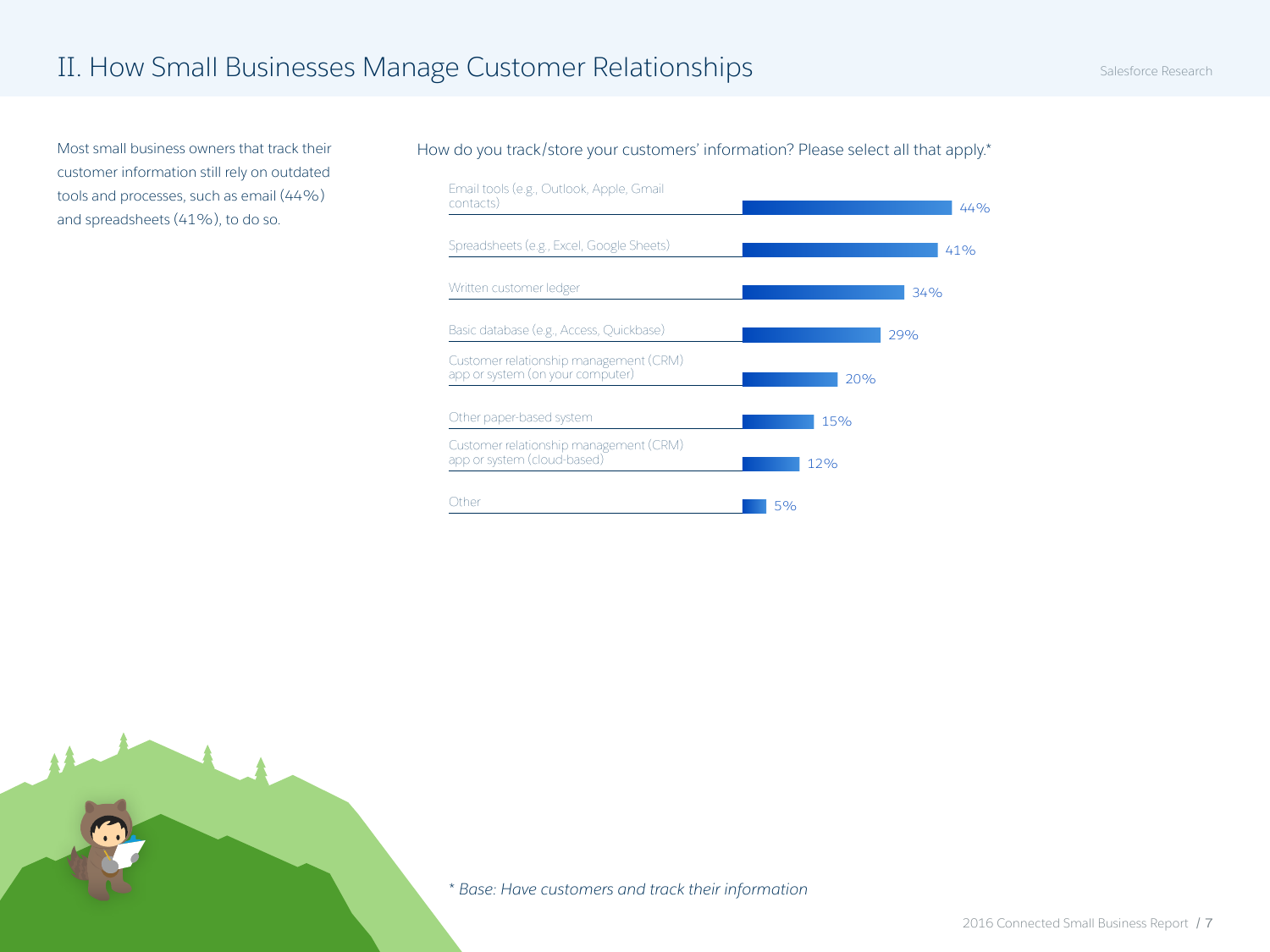For managing sales opportunities, email (39%) and spreadsheets (24%) top the list for owners' go-to technologies. However, there is still a sizeable percentage (21%) of small businesses that don't use any technology at all to sell to their customers.

What system(s) or method(s) do you use to sell (e.g., track leads, opportunities, pipeline, etc.) to your customers? Please select all that apply.

| Email tools (e.g., Outlook, Apple, Gmail<br>contacts)                      | 39% |
|----------------------------------------------------------------------------|-----|
| Spreadsheets (e.g., Excel, Google Sheets)                                  | 74% |
| Written customer ledger                                                    | 22% |
| Basic database (e.g., Access, Quickbase)                                   | 20% |
| Customer relationship management (CRM)<br>app or system (on your computer) | 15% |
| Other paper-based system                                                   | 12% |
| Customer relationship management (CRM)<br>app or system (cloud-based)      | 9%  |
| Other                                                                      | 8%  |
| I do not sell to my customers using technology.                            | 21% |
| Not sure                                                                   | 2%  |



2016 Connected Small Business Report / 8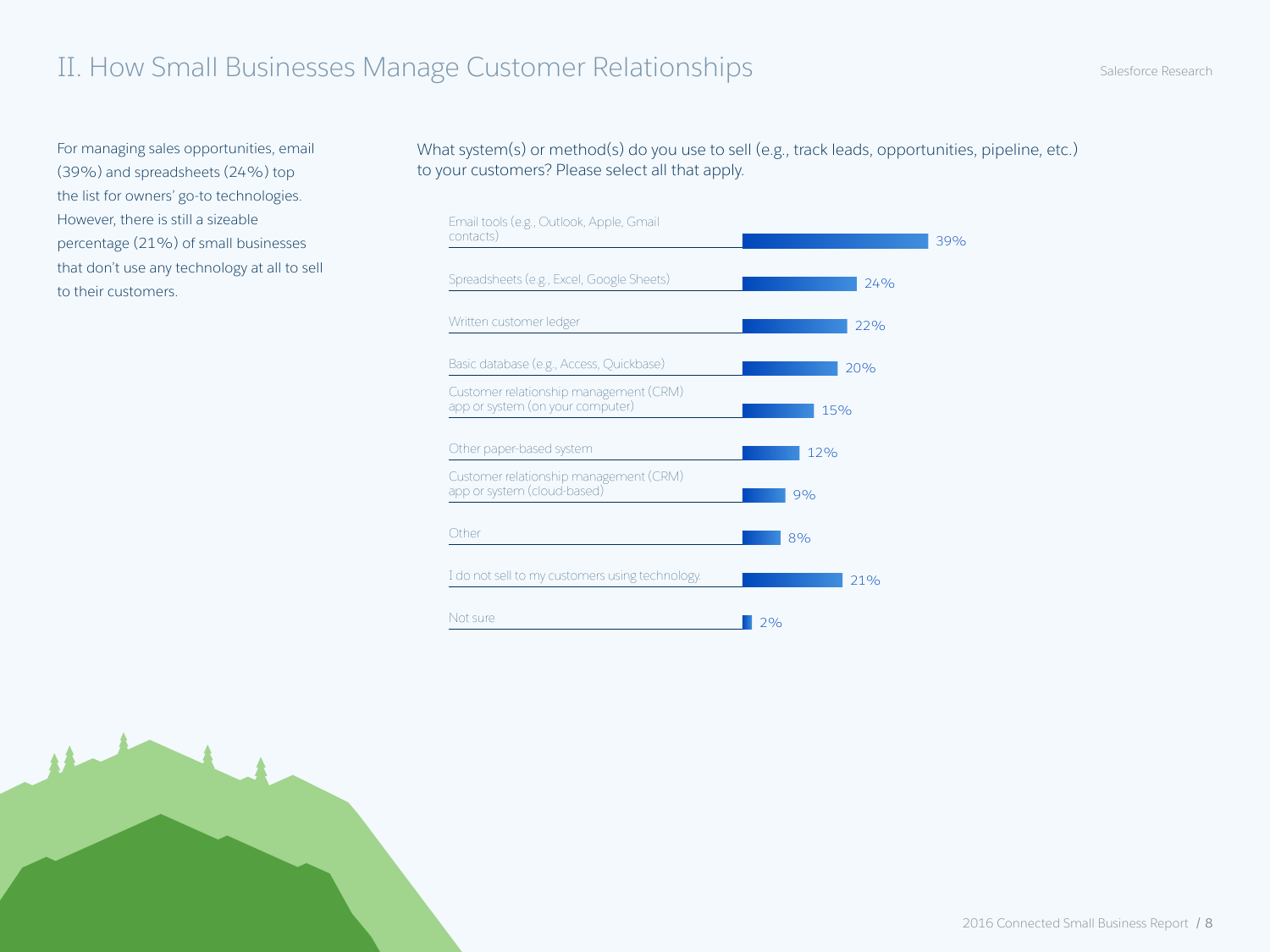For customer service, more than half of small business owners (51%) said they make direct phone calls to customers, followed by direct emails (47%) and social media (32%). Interestingly, a large percentage of small business owners (51%) have turned to social media, such as ads on Facebook and YouTube, to market to customers. Many small businesses also market to their customers through email (37%) and print advertising (34%).

#### Which system(s) or method(s) do you use to market to your customers? Please select all that apply.

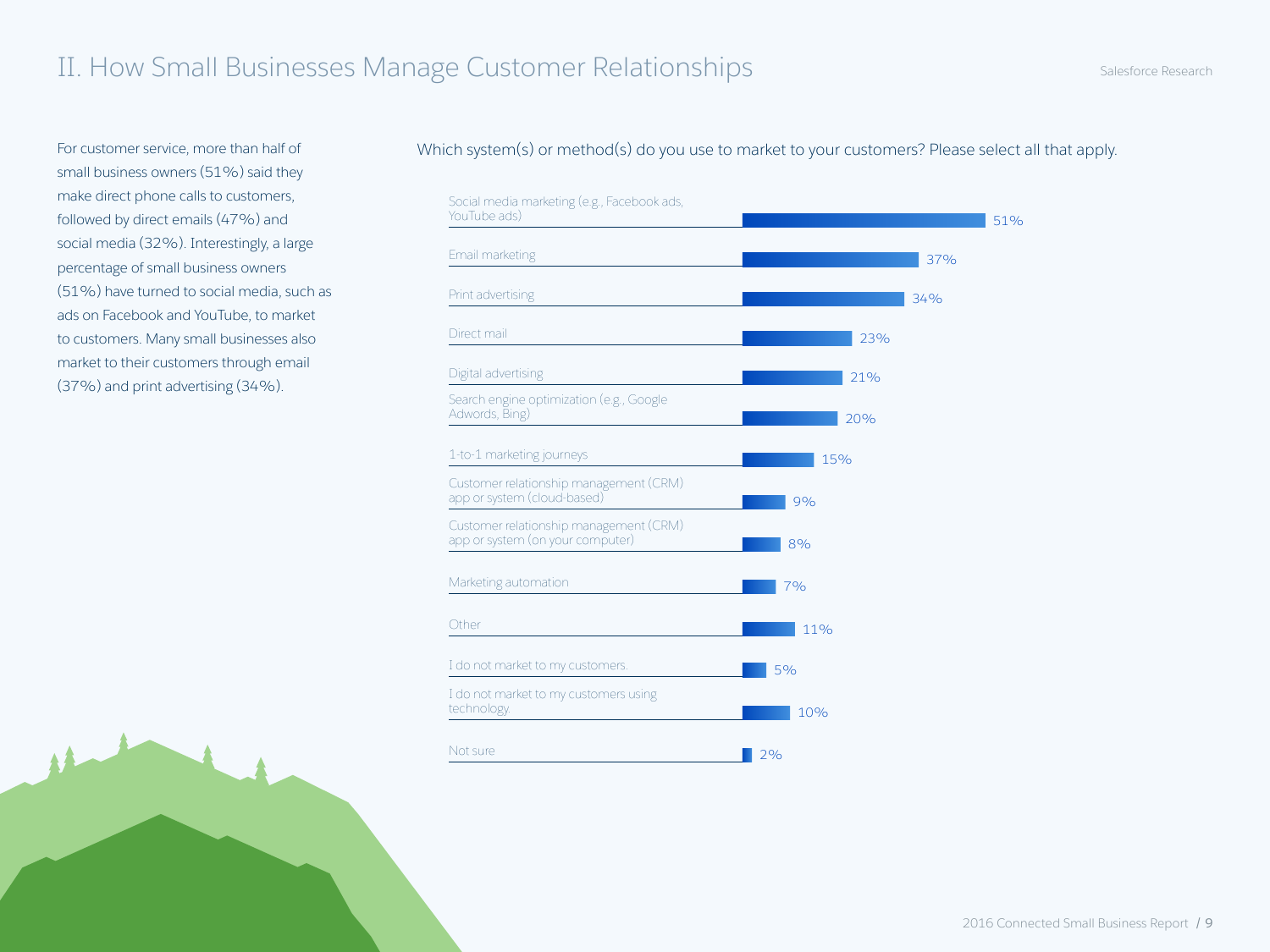#### What method(s) or system(s) do you use to service your customers?\*



#### How much do you agree or disagree with the following statement: "I could run my entire business on my mobile device."



#### Are your employees in the field (e.g., salespeople, field service technicians) enabled with mobile technologies (e.g., smartphones, tablets) that give them access to real-time customer data?\*



*\*Base: Have employees in the field*

 "6% of small business owners use a cloud-based service desk to service their customers."

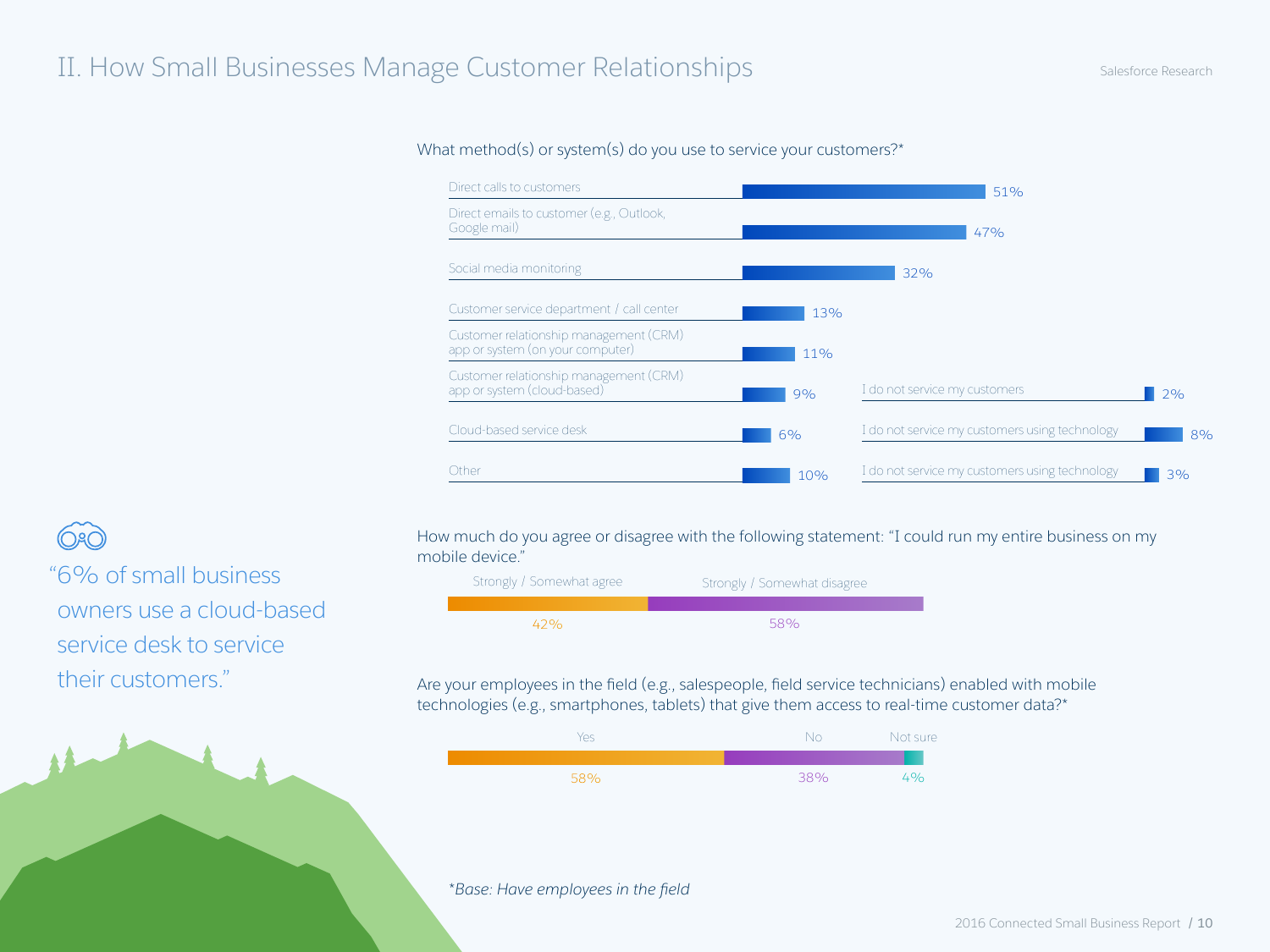owners (62%) say they trust the cloud, fewer are actually using cloud-based technology services to their full potential. When it comes to business process automation, less than half (49%) of small business owners are taking advantage of these time-saving solutions.

#### <span id="page-10-0"></span>While the majority of small business How much trust do you have in cloud-based technology services?



### Approximately, what percent of your technology is in the cloud (e.g., SaaS, IaaS, PaaS)?



#### Are you using technology to automate business processes?

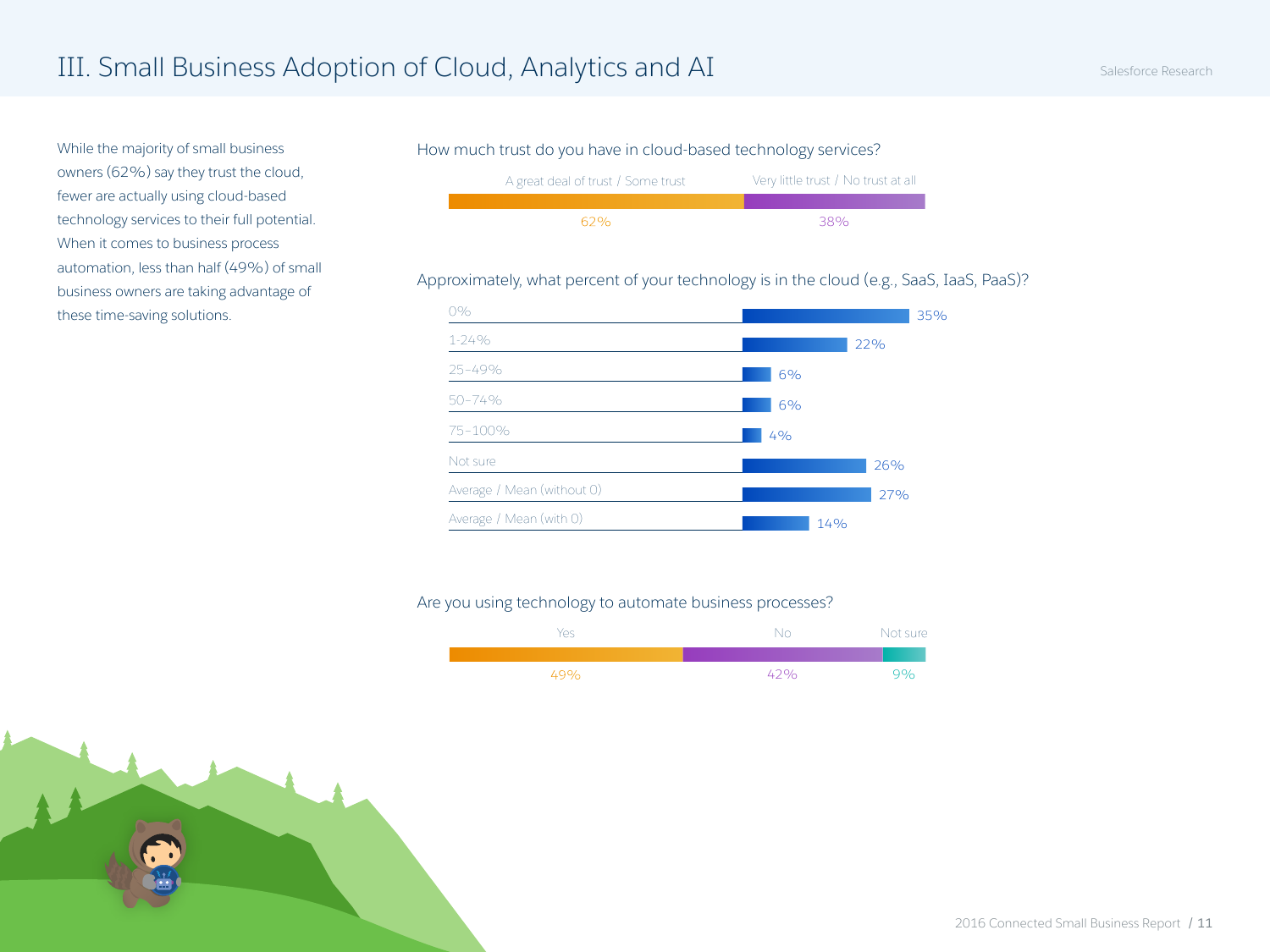Of those that are using business process automation, automated billing and finance are the most common (69%), followed by customer service (52%) and marketing (43%). In addition, only 21% of small business owners are using business analytics or business intelligence software to measure their businesses.

business owners are using business analytics or business intelligence software to measure their businesses."

You mentioned that you use technology to automate business processes. In which of the following functions have you done this? Please select all that apply.



Do you use business analytics or business intelligence software to measure your business?

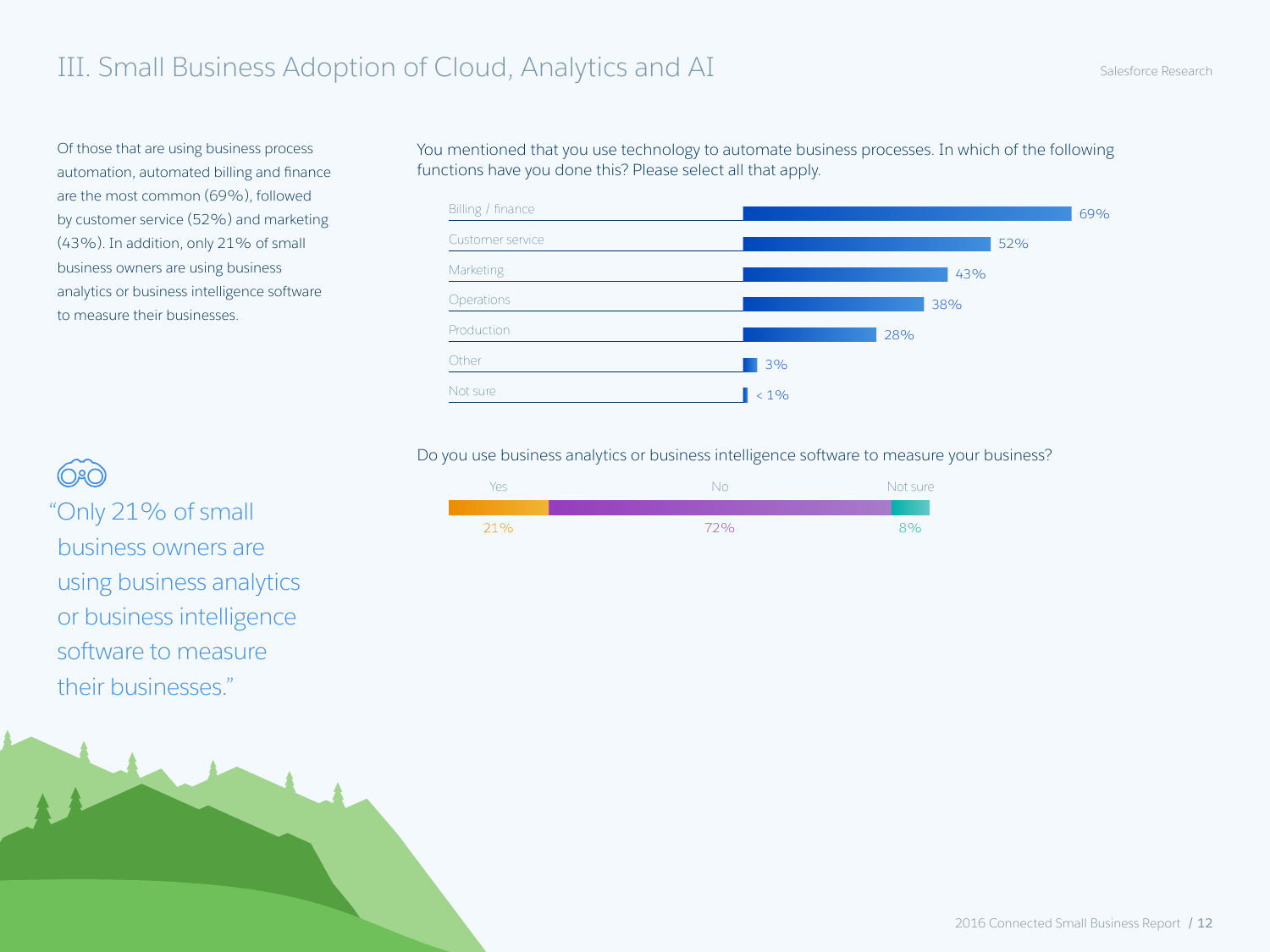When it comes to artificial intelligence (AI), 61% of small business owners said their business is not ready for the cutting-edge technology, citing it is too complex for what they need (51%).

### How do you typically get reports / KPIs? Please select all that apply.



### Do you believe your business is ready for artificial intelligence (AI) technology (e.g., machine learning, deep learning, natural language processing)?

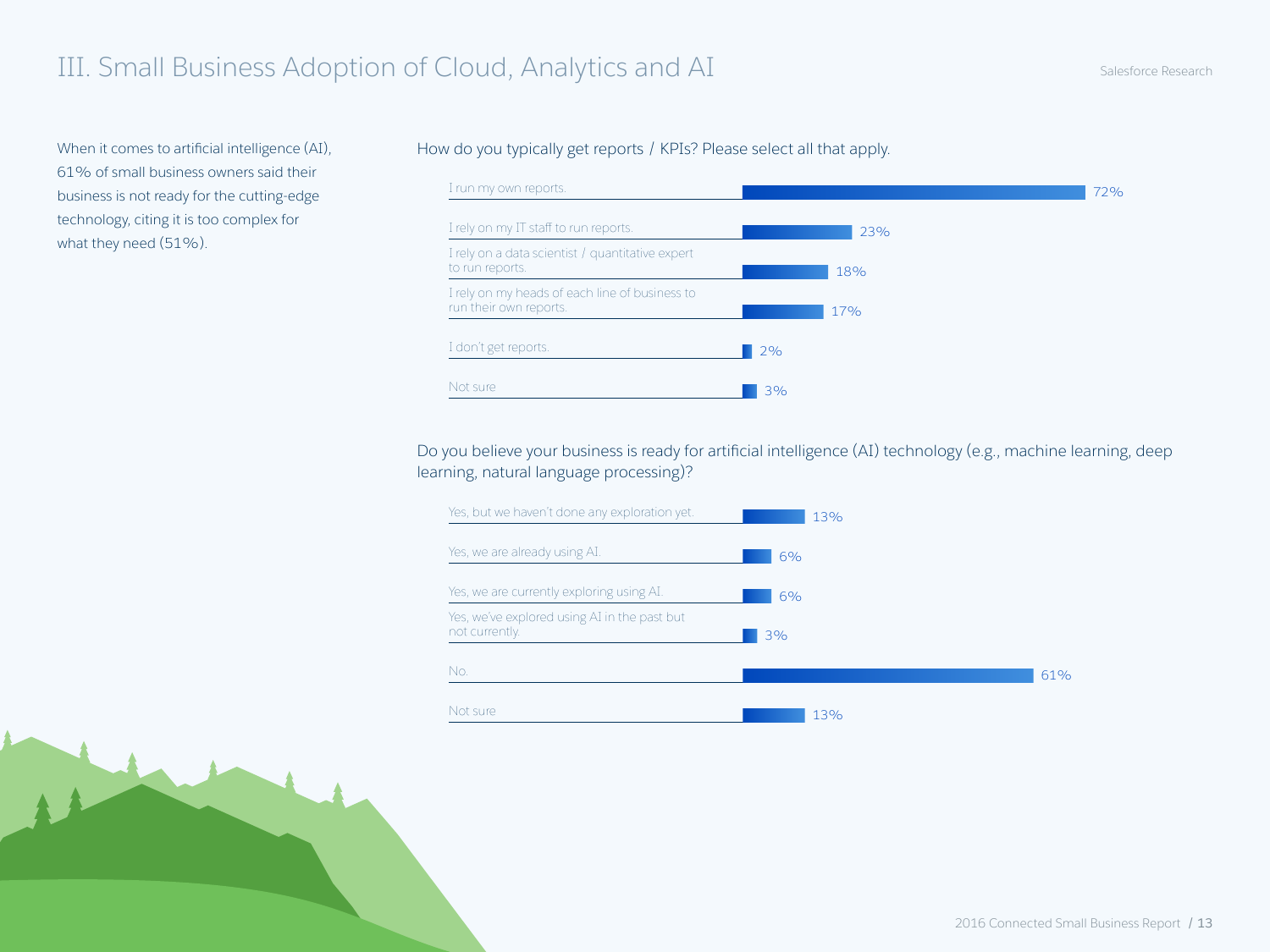For which of the following reasons do you believe your business is not ready for artificial intelligence technology? Please select all that apply.\*



"51% of small business

owners believe their business is not ready for artificial intelligence technology because it is too complex for their needs."

*\*Base: Does not believe business is ready or AI technology*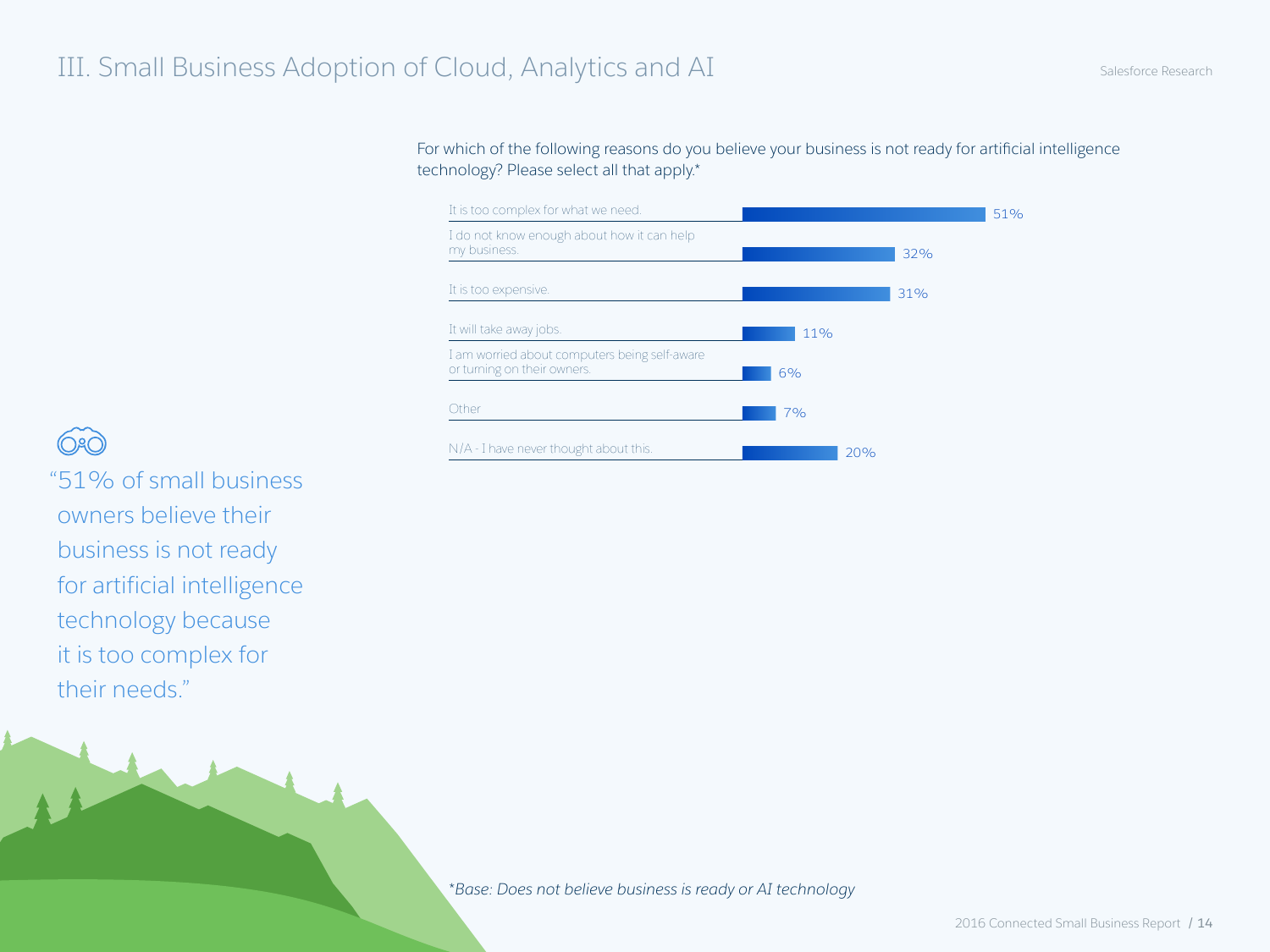If given the option, 20% of small business owners say they would be likely to replace a

#### Still thinking about artificial intelligence technology, which of the following, if any, would you be interested in for your business?



How likely would you be to replace a portion of your staff in various functions (e.g., sales, service, marketing) with robots if you had the option?

| Very / Somewhat likely | Not very / Not at all likely |  |
|------------------------|------------------------------|--|
|                        |                              |  |
| 20%                    | 80%                          |  |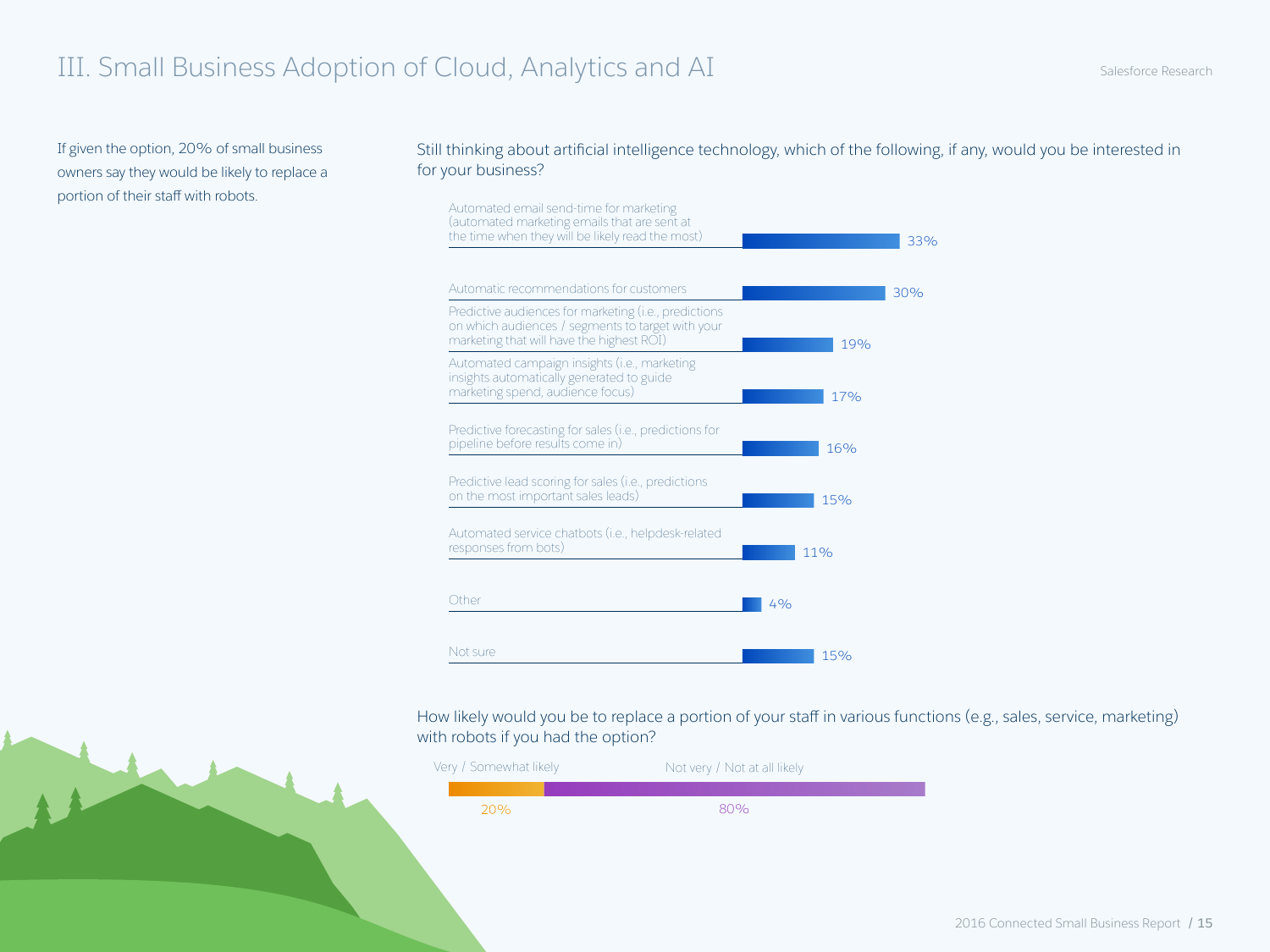<span id="page-15-0"></span>Not having enough time in the day (35%) and the impact of the economy (34%) are among the top business-related issues that small business owners face, followed by having limited resources (31%) and having to pay taxes (31%).

#### Which of the following business-related issues, if any, keeps you up at night?



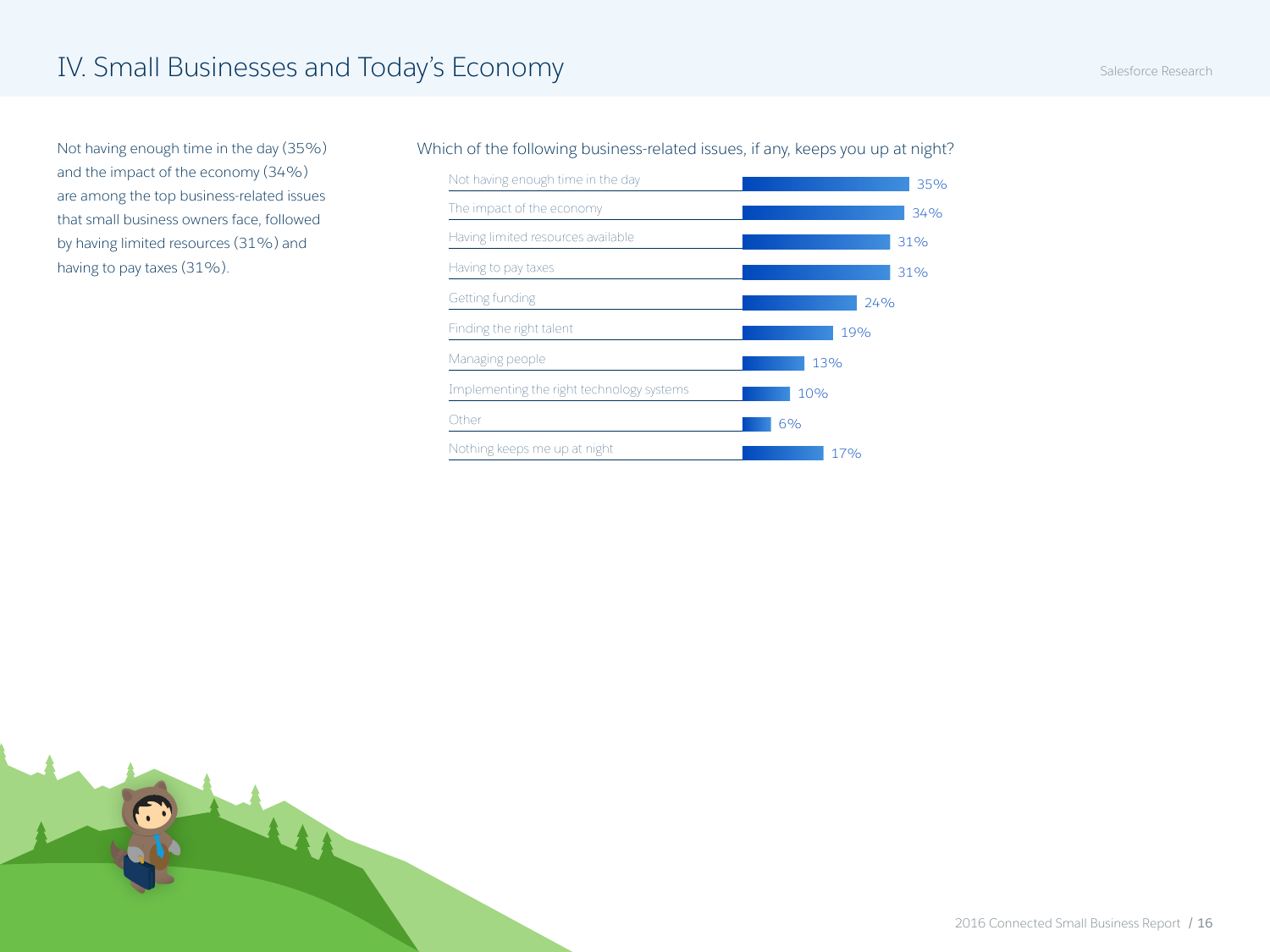However, nearly 3 in 5 small business owners (58%) said they would still be likely to start a business in today's economic climate, with nearly 1 in 5 (18%) saying they would be very likely to do so. In addition, 75% of respondents believe their city is a good place to start a business.

#### What is your year-over-year revenue growth in the past two years?



#### How likely would you be to start a new business in today's economy?



#### How much do you agree or disagree with the following statement: "My city is a good place to start a business."

| Strongly / Somewhat agree | Strongly / Somewhat disagree |
|---------------------------|------------------------------|
|                           |                              |
| 75%                       | 25%                          |